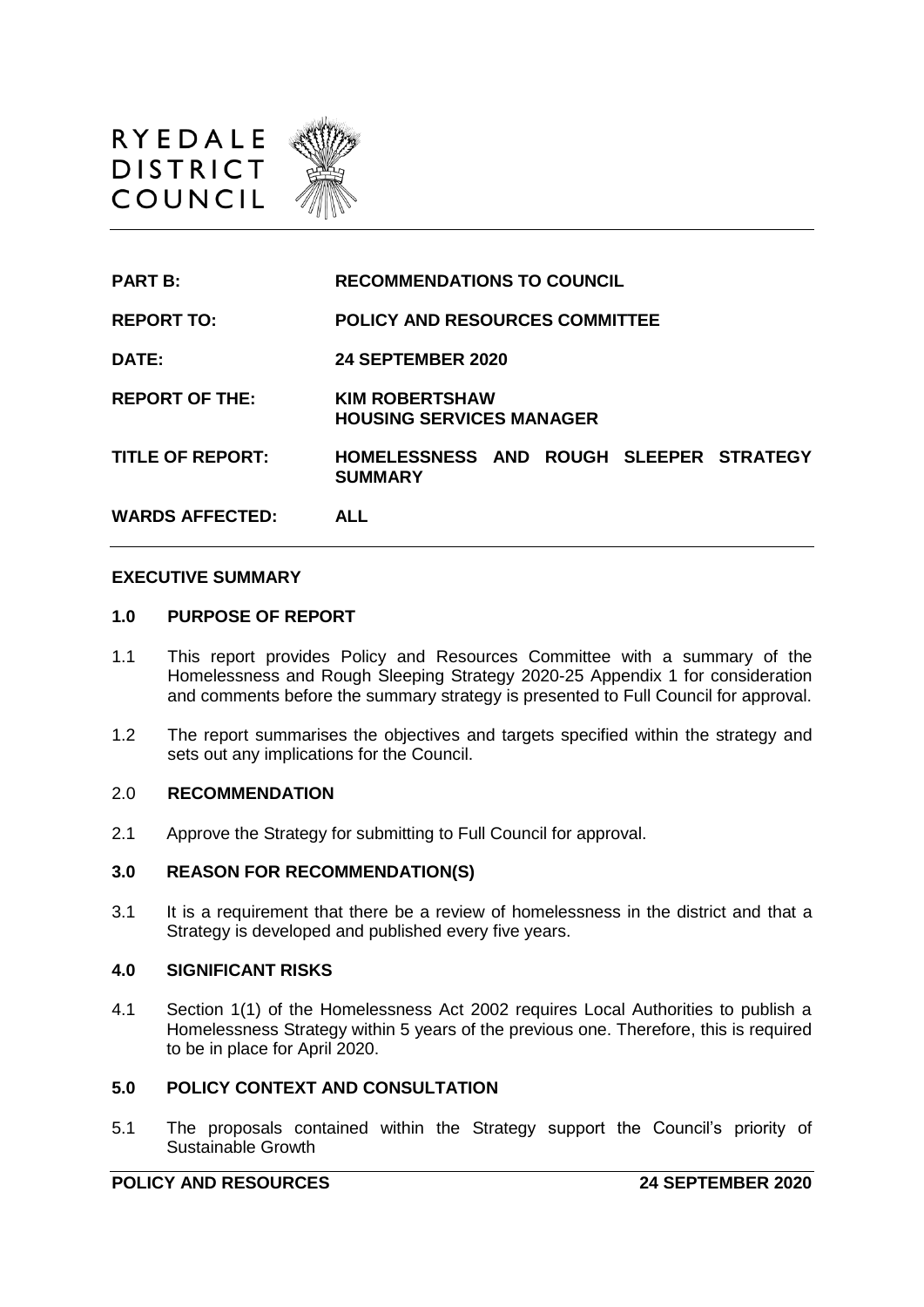- Minimising homelessness, improving the standard and availability of rented accommodation and supporting people to live independently
- The objectives are monitored through the Housing Service Corporate Plan
- 5.2 The Homelessness Act 2002 requires all housing authorities to produce a Homelessness Strategy based on a review of homelessness within their district. This must be reviewed every five years. The current strategy was developed in 2015.
- 5.3 Since publication of the government's Rough Sleeping Strategy 2018, it is also a statutory requirement to include rough sleeping as a priority within the strategy.
- 5.4 Ryedale's Homelessness and Rough Sleeper Strategy is linked to the Council's Housing Strategy Action Plan 2015/2021. This strategy includes an objective on the prevention of homelessness. Ryedale's Homelessness and Rough Sleeper Strategy will ensure that proposals under that objective have been highlighted and will be developed and monitored at a local level. The Council will continue to work closely with the other local authorities across the LEP area on homelessness issues and share effective practice in the implementation of its homelessness and rough sleeper strategy.

# 5.5 **CONSULTATION**

Consultation has already been carried out with staff, customers and partners through the Housing Forum, focus groups and service user's questionnaires in order to inform the review of homelessness and services in the district.

5.6 Following the draft Strategy presented to SMB and the Policy and Resources committee, it has been distributed for wider consultation to partner agencies and internal staff. There were limited responses but those that were received were positive and liked the inclusion of case studies. Information from the further consultation with partner agencies and internal staff has been incorporated into the strategy.

# **REPORT**

## **6.0 REPORT DETAILS**

- 6.1 Ryedale's five-year Homelessness and Rough Sleeper Strategy sets out the Council's aim to tackle homelessness across the district over the next 5 years and details how the Council will provide housing options and homelessness services for the residents of Ryedale. This Strategy was due to be presented to committee in March, however due to the pandemic this has been delayed.
- 6.2 An action plan will be used as the work plan for the Housing Options team over the next 5 years in order to achieve what has been set out and identified within the homelessness review and strategy. Officers within the team will take responsibility for involvement in achieving the different actions. Annual progress will be reported to SMB and members. We will also identify specific performance indicators that can be reported back on a quarterly basis, in line with the action plan. These are currently being agreed as part of the Corporate Plan.
- 6.3 The Strategy has been updated to take account of the current situation with Covid-19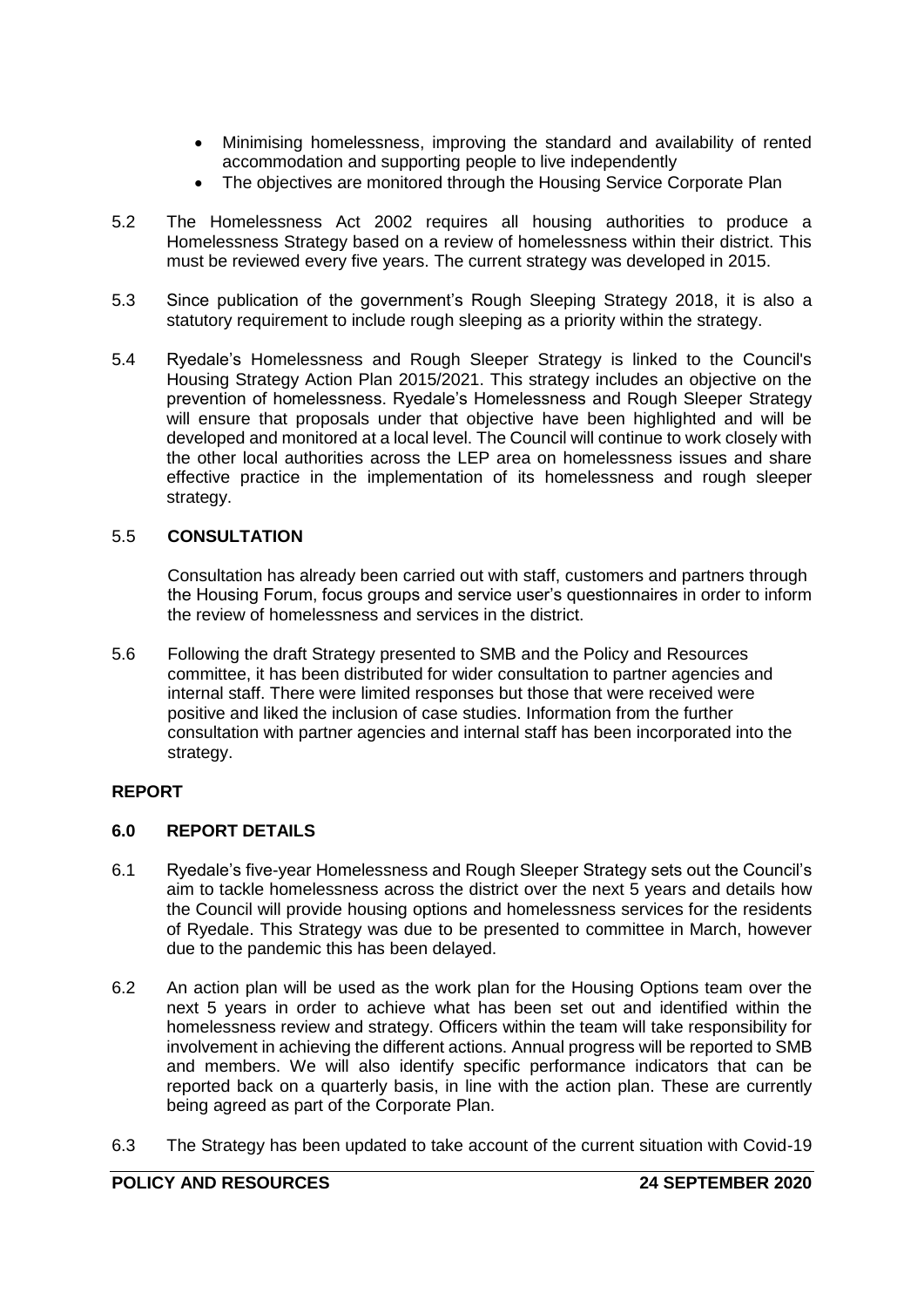and the complete year statistics for 2019-20 have been inserted due to the delay with the pandemic, rather than part year.

The past 4 months have presented us with a large increase in both the numbers approaching for advice and assistance and homeless, but also because of the reduced housing options available to move people into. The number of enquiries to the service during the first 3 months of 20/21 has increased by 64%, with the number of homelessness assessments increasing by 100%. The number allocated temporary accommodation has risen, with a total of 28 households accommodated between April and June, this is an 87% increase on the previous year. Many of these would not ordinarily come under our duty to provide emergency accommodation for or may have been able to find other short term options with family or friends, but were accommodated as part of the Government's "Everybody in" directive. Whilst the findings in the Strategy are still appropriate for the needs in our area, we are also conscious of the potential need of more temporary accommodation and longer term accommodation for single people over the forthcoming year, should future lockdowns be imposed or the situation with the pandemic alter. Funding opportunities and operational developments will impact on the timescales to achieve the targets.

6.4 It is a fact that the prevention of homelessness is more cost-effective for authorities than dealing with its consequences, and resources deployed on the prevention of homelessness ultimately save on costs long-term, and help to alleviate the crisis for the customer. To achieve this the emphasis must continue to be on partnership working, sharing resources and employing creative and innovative solutions.

# 6.5 **OBJECTIVES AND TARGETS**

Following a review of homelessness within Ryedale and within the national and subregional context, the following objectives have been identified as priority areas to work on over the forthcoming 5 years. Within each of the objectives are specific outcomes which Housing Services and our wider partners will aim to achieve. These have altered since the draft strategy was presented to SMB and committee. However, this is largely in relation to altering positioning within the document, rewording and making the outcomes SMART and achievable. Going forward, how we achieve some of them may also differ depending on the changing situation with Covid-19.

# 6.6 **Objective 1 – Working to prevent and relieve homelessness**

Prior to making a main duty decision, there are a minimum of 56 days in which we will work with a customer to prevent their homelessness or assist them into alternative accommodation. This is achieved through successful case management, identifying why people are approaching for assistance, providing bespoke support and advice and ensuring that prevention tools are in place to give staff and customers the chance to obtain suitable accommodation much quicker.

## **Outcomes:**

- **1. Encourage landlords, letting agents and tenants to refer to our service early.**
- **2. Continue to review and improve prevention tools to enable customers to sustain and remain in their current accommodation.**
- **3. Work with registered social housing providers to address the high number of approaches for rent arrears.**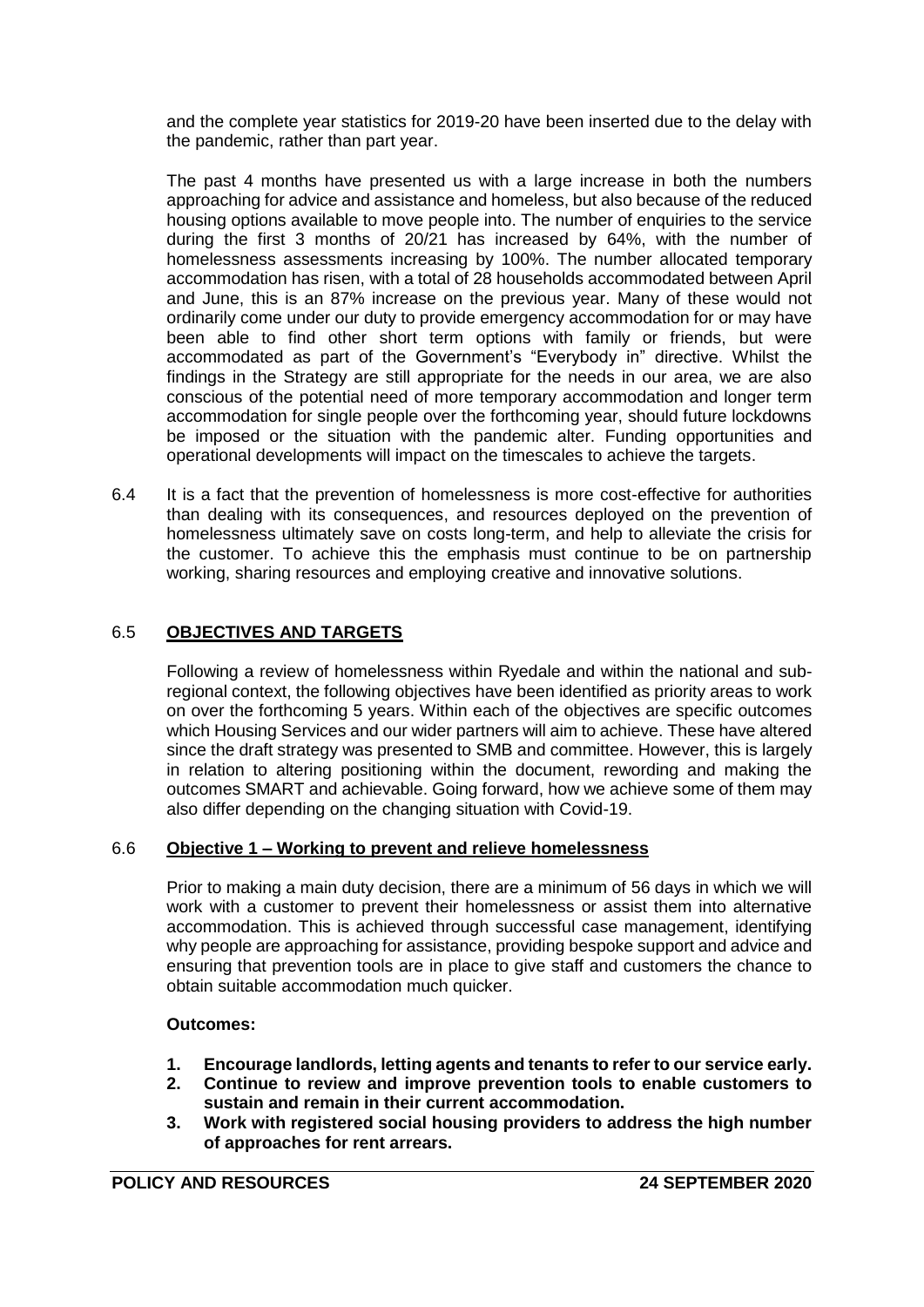- **4. Increase access to specific and quality advice for customers.**
- **5. Ensure customers who want to stay in their own home are given as much opportunity as possible to allow this to happen.**

### 6.7 **Objective 2 – Ensure sufficient and appropriate accommodation is and will be available for people who are homeless or may become homeless**

We must ensure that there is an array of affordable and suitable tenure options and properties available to residents. This can be achieved by working with colleagues and partners to make the best use of existing stock, ensuring it can be adapted if required, ensuring security measures are improved if needed, or being made affordable for the occupant to remain in. Alternatively, it can be achieved through access to new properties, bringing empty properties back into use and working with landlords to increase access to low cost home ownership as well as rented accommodation for customers.

## **Outcomes:**

- **1. To increase access to low cost shared accommodation for customers**
- **2. To develop and increase access to move on accommodation from supported accommodation.**
- **3. To annually review the temporary accommodation availability and requirements.**
- **4. Develop and extend clear and co-ordinated private sector offer to increase private rental options.**
- **5. Continue to be an active partner in NYHC to ensure that the properties are made available to as many customers as possible.**
- **6. Promote and facilitate access to all types of affordable accommodation options.**

## 6.8 **Objective 3 – Maximise and maintain partnerships to ensure appropriate tailored support**

The strategy recognises the important role that partners and stakeholders have to play in employing skills and delivering sensitive and tailored solutions to some of the issues affecting Ryedale's community.

## **Outcomes:**

- **1. Ensure those with complex or specific needs have tailored support suitable for them and vulnerable customer groups.**
- **2. Increase numbers of referrals sent through Duty to Refer from statutory and non-statutory agencies to increase early intervention and prevent homelessness.**
- **3. Maintain and develop relationships with organisations providing support to specific groups to prevent and relieve homelessness and improve referrals and signposting.**
- **4. Work with agencies, funders and commissioners to increase availability of Drug and Alcohol Services within Ryedale.**
- **5. Increase employment and training opportunities in partnership with DWP, economic development and partner agencies.**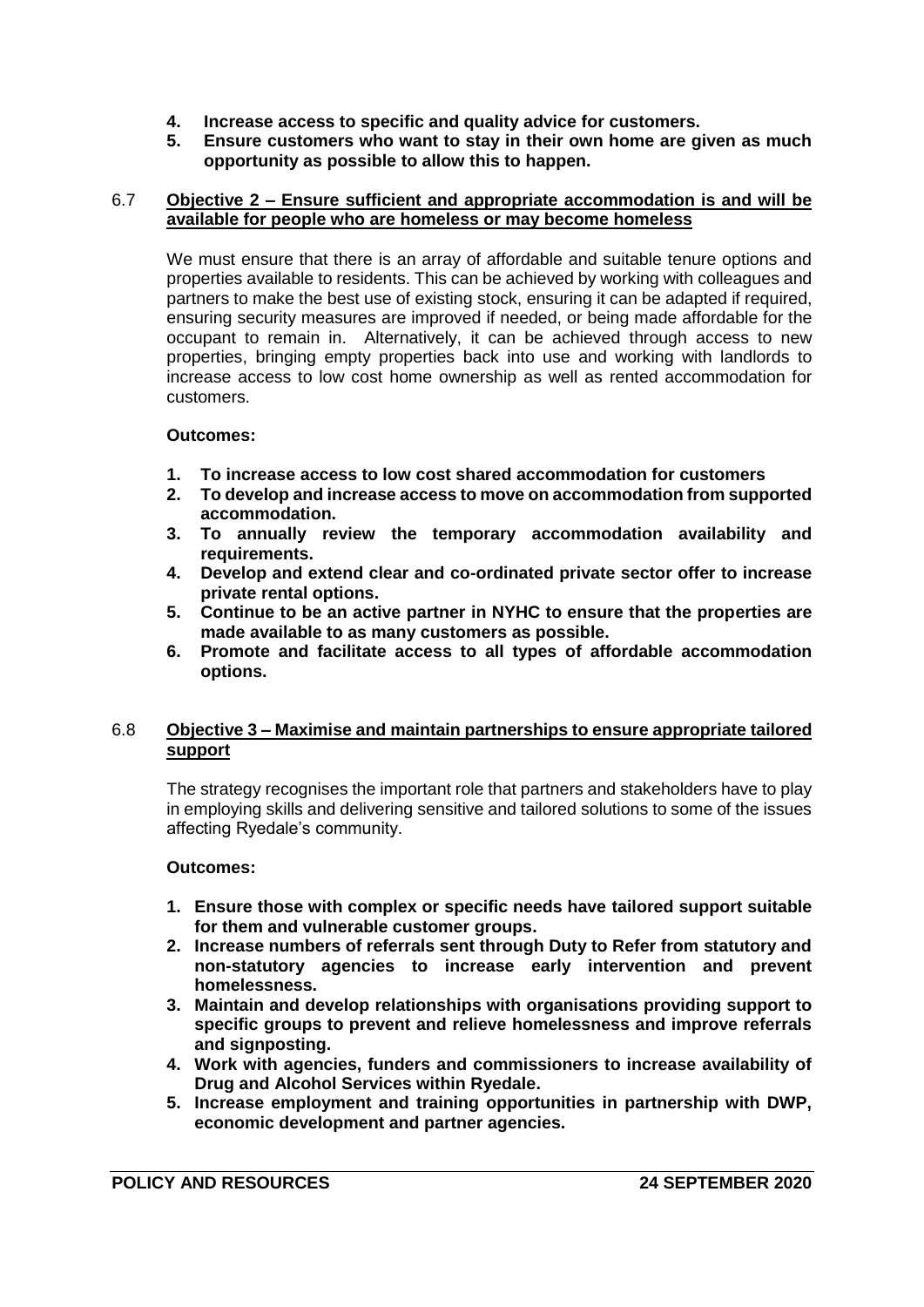## 6.9 **Objective 4 – Raise awareness of homelessness and housing issues across the District and improve access to the services in the district**

A need to raise awareness and supply information on the services provided within the department has been identified through the consultation process. This includes reviewing all aspects of communication, the information that we make available, how the service is promoted, how customers access the services and how we consult to obtain feedback.

## **Outcomes:**

- **1. Raise awareness of the Housing Options service within the Council, local community and with local agencies.**
- **2. Increase the use of technology where possible and explore how and where advice is provided.**
- **3. Implement a robust customer feedback and consultation analysis system to continue to develop the service.**
- **4. Review the communication and marketing plan.**
- **5. Enable customers with additional needs to access our services.**

### 6.10 **Objective 5 – Continue to work strategically to maintain services and seek new opportunities for funding and partnership working**

Local authorities and their partners have worked under ongoing financial constraints for a number of years. Working collaboratively, for example by joint funding or joint protocols and processes, on early intervention and prevention is key to success. There are several services being reviewed over the next couple of years through North Yorkshire County Council and ongoing funding opportunities through MHCLG. We must focus on accessing appropriate funding to meet the targets of this strategy.

## **Outcomes:**

- **1. Work with NYCC in reviewing services that deliver specific young peoples' accommodation and support within Ryedale.**
- **2. Work with partners to provide and increase access to domestic abuse refuge accommodation within North Yorkshire.**
- **3. Ensure that housing support services within the Council are maintained while increasing homeless prevention and supporting households in order to prevent repeat homelessness.**
- **4. Work with NYCC commissioners and successful contractors on the provision of mental health accommodation and offender support services in Ryedale.**
- **5. MHCLG funding and local funding options.**
- **6. Review money advice, income maximisation, financial support and basic living provision available to residents and look at future funding provision from the council and external sources.**
- **7. Develop closer links with Public health and other health services provided within the district.**

## 6.11 **Objective 6 – Ending Rough Sleeping**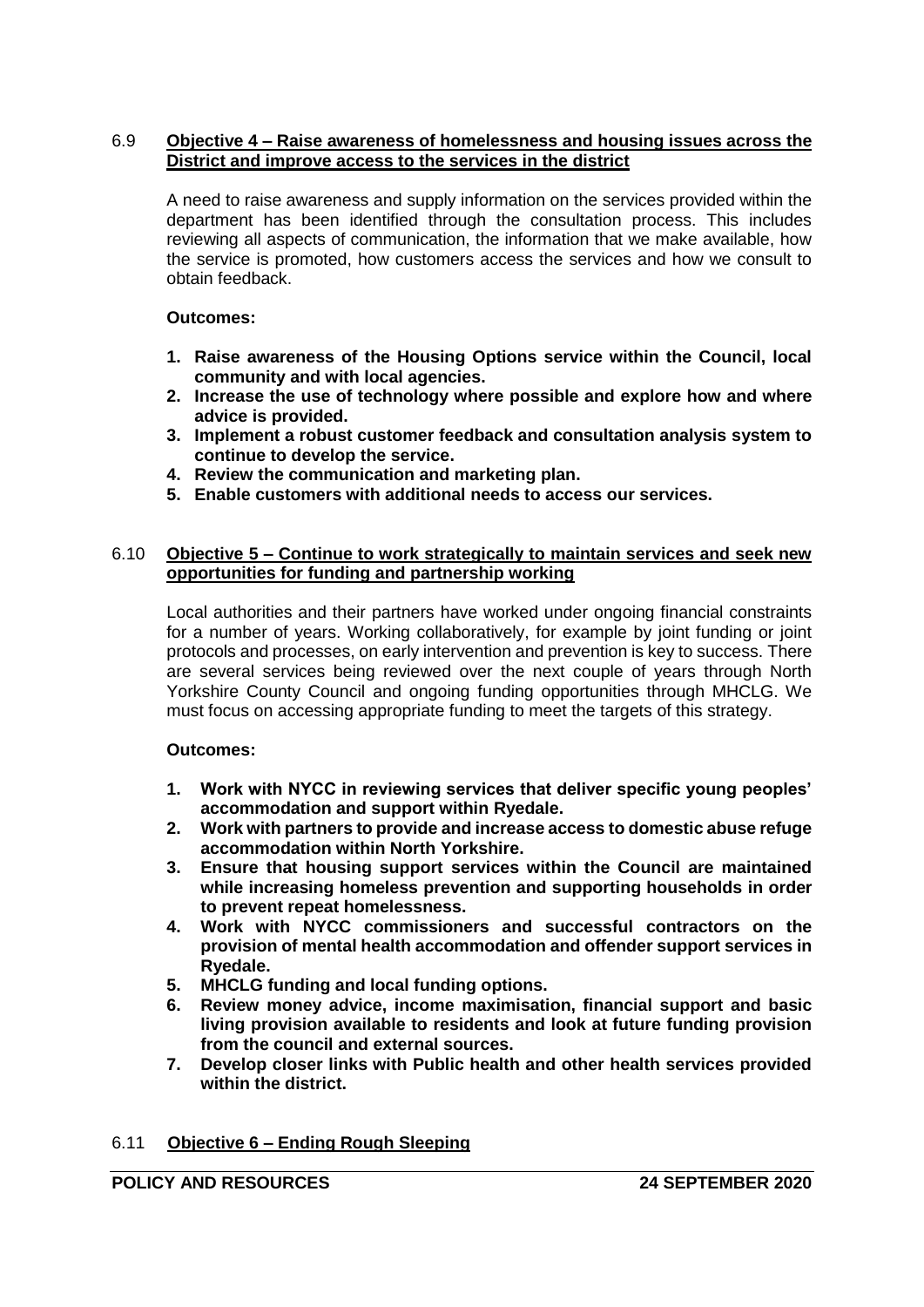Rough sleeping is an area of significant national policy focus within homelessness, attracting funding and a clear aim to reduce and end rough sleeping. Ryedale's annual count figures have remained low, but it is becoming increasingly difficult to find quick housing solutions for all. Following successful interventions over the past 6 months, MHCLG funding has been provided until March 2021 to continue to develop the rough sleeper pathway and provide sustainable tenancy support to ensure individuals do not return to the street.

## **Outcomes:**

- **1. Refresh and implement a 'single service offer' based on the no second night out principles.**
- **2. Develop and embed a rough sleeping pathway across the district.**
- **3. Continue to deliver tenancy sustainment work to prevent rough sleeping.**
- **4. Increase knowledge across the district with both partners and the general population of how to seek help for a rough sleeper.**
- **5. Create a rough sleeping personalised intervention fund.**
- **6. Create an emergency bed space for Rough Sleepers.**

# **7.0 ONGOING REVIEW**

- 7.1 Following on from this initial Strategy an annual update be provided to detail what work has been achieved in the previous year and what will be done to achieve the specific outcomes for the upcoming year. A plan will be used by the team as a working document to monitor how we have met the targets. Performance indicators are being developed through the Corporate Plan to provide data quarterly.
- 7.2 The homelessness review and strategy will be used to consider where funding is required for investment and gaps in services that need to be explored with commissioners or other agencies. These gaps are expected to be funded using current monies within the homelessness budget and any future funding sources that become available.

# **8.0 IMPLICATIONS**

# **(a) Policy**

The Homelessness Act 2002 requires that all local authorities must have adopted a Homelessness Strategy which is reviewed on an annual basis.

The provision of housing advice and support for homeless people forms a core element of the Council's Homeless Strategy and supports legal obligations around the prevention and relief of homelessness.

## **(b) Financial**

The recommendations within this report do not require 'growth' within the Councils homelessness budgets. Housing are working closely with finance to monitor any Covid-19 spend and additional funding bids will be submitted for any ongoing Government funding. Below is an overview of the current financial information for the service.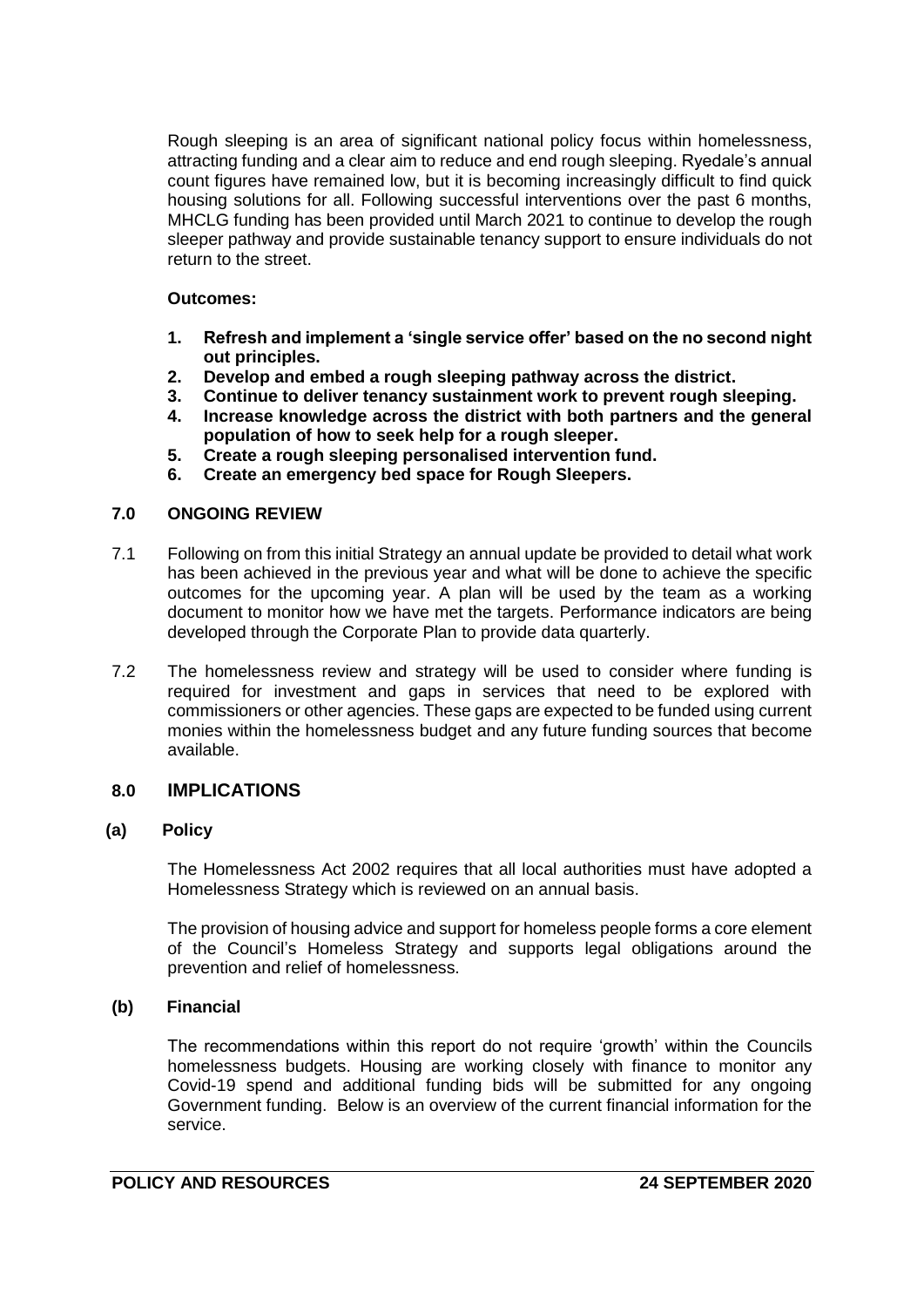|                                        | 2019/20 | 2020/21 |
|----------------------------------------|---------|---------|
| <b>Prevention Budget</b>               | £85,000 | £85,000 |
| Flexible Homelessness prevention grant | £40,000 | £40,000 |
| Preventing Homelessness grant          | £8.275  | £0      |
| New Burdens Funding                    |         | £21,000 |

Of the above funding the following allocations were made for 2019/20

- $\bullet$  Training £1,500
- North Yorkshire Home Choice administration and co-ordination £5,000
- Positive activities £1,800
- Homelessness Prevention Fund £19,000
- Ryedale Citizens Advice (money and debt advice) £12,000
- Ryedale Foodbank £5,000
- Staffing £40,000
- Temporary accommodation spend between £428 and £4374 over the past 5 years (budget 10K). This is likely to be much more for 20/21 though due to Covid-19 and data is provided directly to finance on a monthly basis.

In addition to the Government funding above we received £65,000 in funding from MHCLG for the Pathway Co-ordinator (Rough Sleeping and Mental health) and the supported lettings officer. This funding has been extended to cover the cost of both posts until the end of March 2021.

There has been additional funding provided by MHCLG for Housing departments to deal with the pandemic crisis. This is being assessed and monitored through finance.

### **(c) Legal**

The Council is meeting its legal obligations by producing this strategy.

## **(d) Equalities and Diversity**

The provision of services for homeless people will have a positive impact in terms of Equalities and Diversity issues. An equalities impact assessment has been completed.

## **(e) Staffing Issues**

There will be no additional staff resource required.

## **(f) Climate Change**

In April 2018 the Housing Options and Homelessness service introduced a new case management system and stopped printing application forms. This has led to a very large reduction in printing and paper use and an increase in the use of digital communication and document storage. Staff are not travelling to meetings due to the current situation, however many of these meetings are continuing remotely through video and conference calling and will likely continue this way moving forward. Also, staff are more dynamic and flexible in their engagement with customers, reducing home visits and community based support and instead opting for drop-ins and more phone advice. Since social distancing measures were introduced, there has been a further significant increase in the use of digital and telephone interviews. This will continue to be reviewed alongside the Council's Climate Change Strategy.